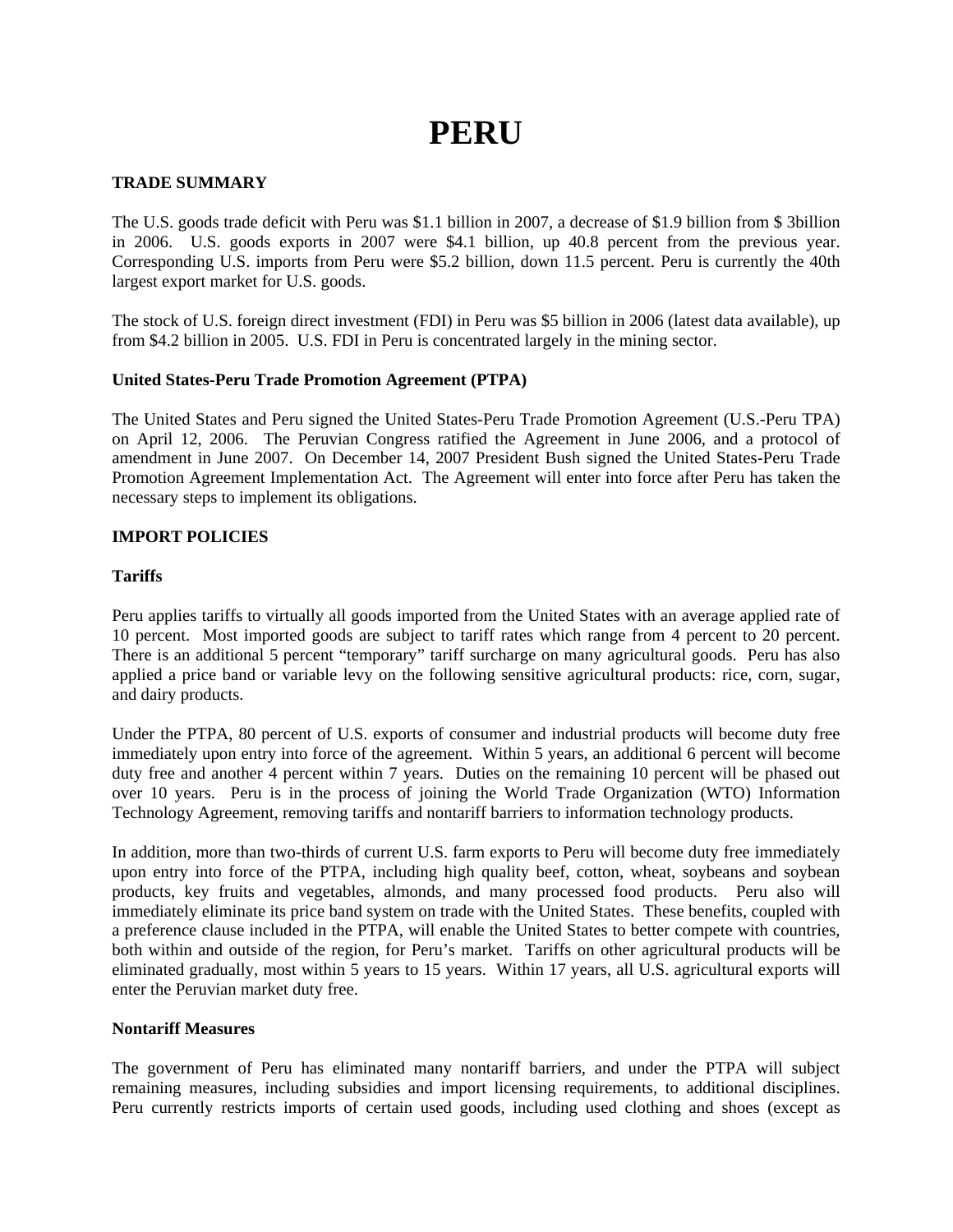charitable donations, which are subject to the 19 percent value added tax), used tires, cars over 5 years old and heavy trucks (weighing three tons or more) over 8 years old. Used cars and trucks that are granted import permits must pay a 45 percent excise tax – compared to 20 percent for a new car – unless they are refurbished in an industrial center in the south of the country after importation, in which case they are exempted entirely from the excise tax. Additionally, Peru's prohibitions on the importation of used goods apply to U.S. remanufactured goods. Under the PTPA, Peru affirmed that it would not adopt or maintain prohibitions or restrictions on trade in remanufactured goods, and that certain existing prohibitions on trade in used goods would not apply to remanufactured goods. Upon entry into force of the Agreement, this commitment will provide new and significant export opportunities for firms involved in remanufactured products such as engines, automotive parts, mining and construction equipment, transportation machinery, medical equipment, and computers.

For textile and apparel products and footwear, Peru requires that products bear a label that, in addition to the name of the manufacturer, includes the name and address of the importer or distributor. Industry reports that such information is difficult if not impossible to know during the manufacturing process when permanent labels are attached. The re-labeling of products upon entry to meet these requirements results in additional costs and delays.

In 2006, the United States Government and the government of Peru resolved a number of significant sanitary and phytosanitary (SPS) and technical standards issues. Specifically, the two governments reached agreements addressing Peru's bans or restrictions on imports of U.S. beef and beef products (related to Bovine Spongiform Encephalopathy), poultry and poultry products (related to avian influenza), pork and pork products, and rice. The government of Peru has implemented these agreements through a series of resolutions and decrees. For example, in October 2006, Peru issued a Supreme Decree permitting the importation of all U.S. beef and beef products, except high risk materials, when accompanied by a sanitary certificate issued by the U.S. Department of Agriculture's Food Safety and Inspection Service. In addition, Peru formalized its recognition of the equivalence of the U.S. meat and poultry inspection systems, and eliminated a rice quality standard that discriminated against imports of U.S. rice. Restrictions still exist with regard to trade in live cattle. U.S. officials continue to engage Peruvian authorities in pursuit of science-based import requirements with respect to such trade.

# **GOVERNMENT PROCUREMENT**

Since 2002, Peru has applied a 20 percent price preference to bids by Peruvian firms on government procurement contracts. The PTPA will require the use of fair, nondiscriminatory, and transparent procurement procedures for procurement covered by the PTPA. Under the PTPA, U.S. suppliers will be permitted to bid on the procurement of most Peruvian central government entities, including state owned enterprises such as Peru's oil company and Peru's public health insurance agency. When the PTPA is implemented, the price preference will no longer be applied to U.S. companies in procurement covered by the PTPA. The anti-corruption provisions in the PTPA will require each government to ensure under its domestic law that bribery in trade-related matters, including in government procurement, is treated as a criminal offense or is subject to comparable penalties. Peru is not a signatory to the WTO Agreement on Government Procurement.

# **INTELLECTUAL PROPERTY RIGHTS (IPR) PROTECTION**

Peru's implementation of the provisions in the PTPA's IPR chapter will bring about a number of important improvements in IPR protection, including: protection of trademarks used in Internet domain names; strengthened measures to prevent the circumvention of technological devices for preventing Internet-based copyright piracy; protection of test data and other undisclosed information submitted in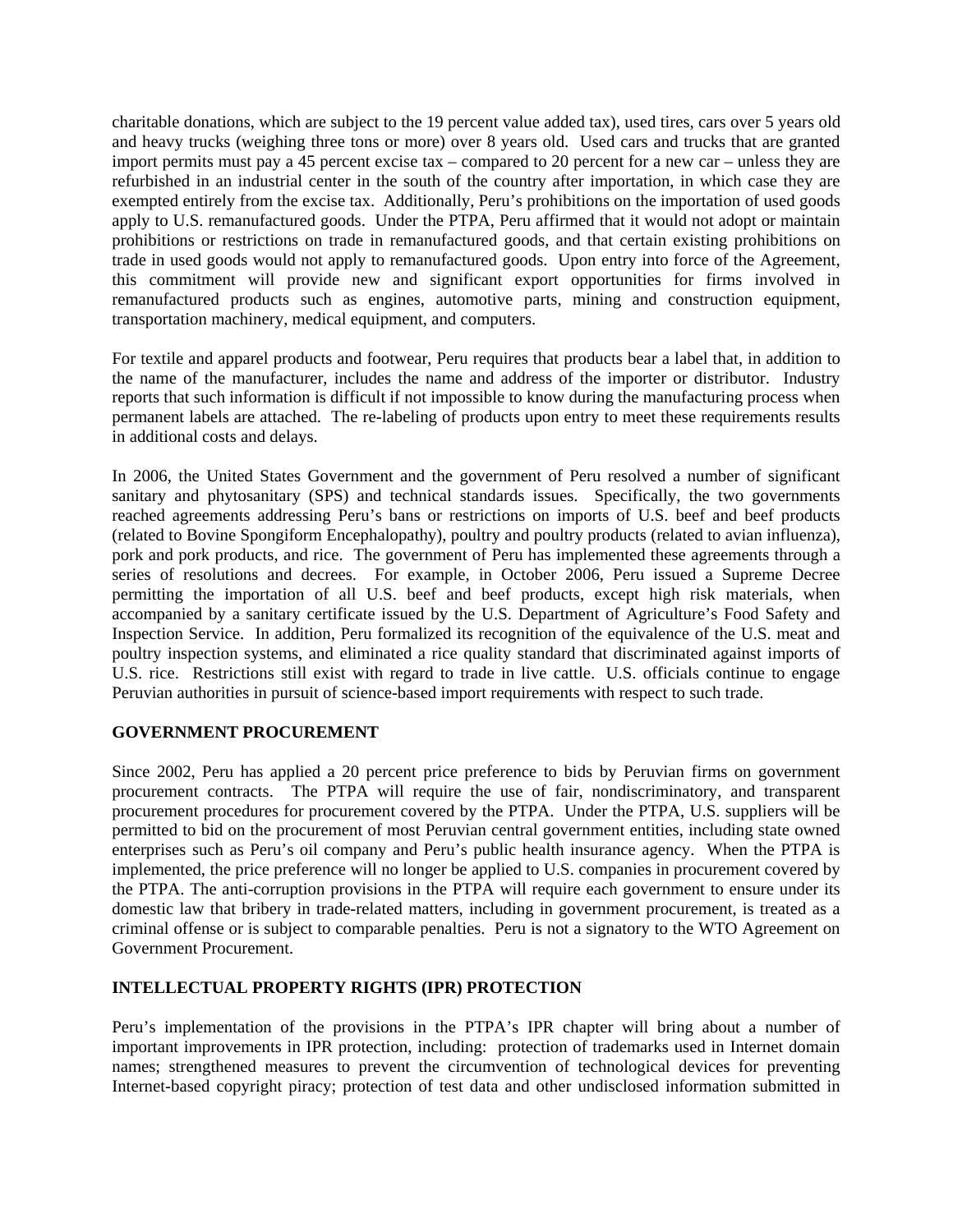connection with regulatory approval for pharmaceutical and agricultural chemical products; and provision of deterrent penalties against piracy and counterfeiting.

There have been government efforts to improve enforcement, including increased raids on large-scale distributors and users of pirated material, but piracy remains a problem. U.S. industry has called for increasing anti-piracy efforts in Peru with enhanced support from the Peruvian National police, and increased coordination between Peru's copyright office (INDECOPI) and local municipalities in order to revoke licenses granted to vendors selling pirate products.

## **Patents and Trademarks**

Peru's 1996 Industrial Property Rights Law provides the framework for patent protection. In 1997, Peru addressed several inconsistencies with the WTO TRIPS Agreement provisions on patent protection and Most Favored Nation treatment for patents. U.S. industry representatives are pleased that INDECOPI has shifted the burden of proof in patent infringement cases from the patent holder to the alleged copier. INDECOPI has issued preliminary injunctions against presumably illegal copies and in 2006, U.S. pharmaceutical companies won several important patent infringement court cases. However, the U.S. pharmaceutical and agrochemical industries continue to have concerns about Peru's protection of undisclosed test and other data submitted in connection with marketing approval procedures. The PTPA contains provisions to address these concerns.

## **Enforcement**

Despite some Peruvian government efforts to improve enforcement, including increased raids on largescale distributors and users of pirated material, piracy remains widespread, due notably to a failure to apply deterrent penalties vigorously. The judicial problems should improve now that Peru has five courts and three prosecutors' offices that can specialize in IPR cases.

### **SERVICES BARRIERS**

Under the services chapter of the PTPA, Peru will assume commitments to provide nondiscriminatory treatment and market access in a substantial number of services sectors. These commitments significantly improve upon Peru's WTO commitments in terms of sectors covered and elimination of restrictions in sectors such as advertising, construction and engineering, energy, information, express delivery, and entertainment, including audiovisual services and broadcasting. The chapter also commits Peru to increased regulatory transparency and to free transfers associated with the supply of a service.

### **Financial Services**

The financial services chapter of the PTPA provides for secure access and nondiscriminatory treatment across most banking, insurance and securities sectors, and improves U.S. companies' ability to provide portfolio advice and certain kinds of insurance on a cross-border basis.

### **Telecommunications**

Peru is continuing the process of developing a competitive telecommunications market. OSIPTEL, Peru's telecommunications regulator, has established a time frame to lower average mobile termination rates by more than half over a period of 4 years, from 2005 levels of roughly \$0.21 to under \$0.10 by January 2009. U.S. companies continue to complain that the rates should be further reduced and that unconstrained pricing by the dominant supplier has created significant barriers to competition in the